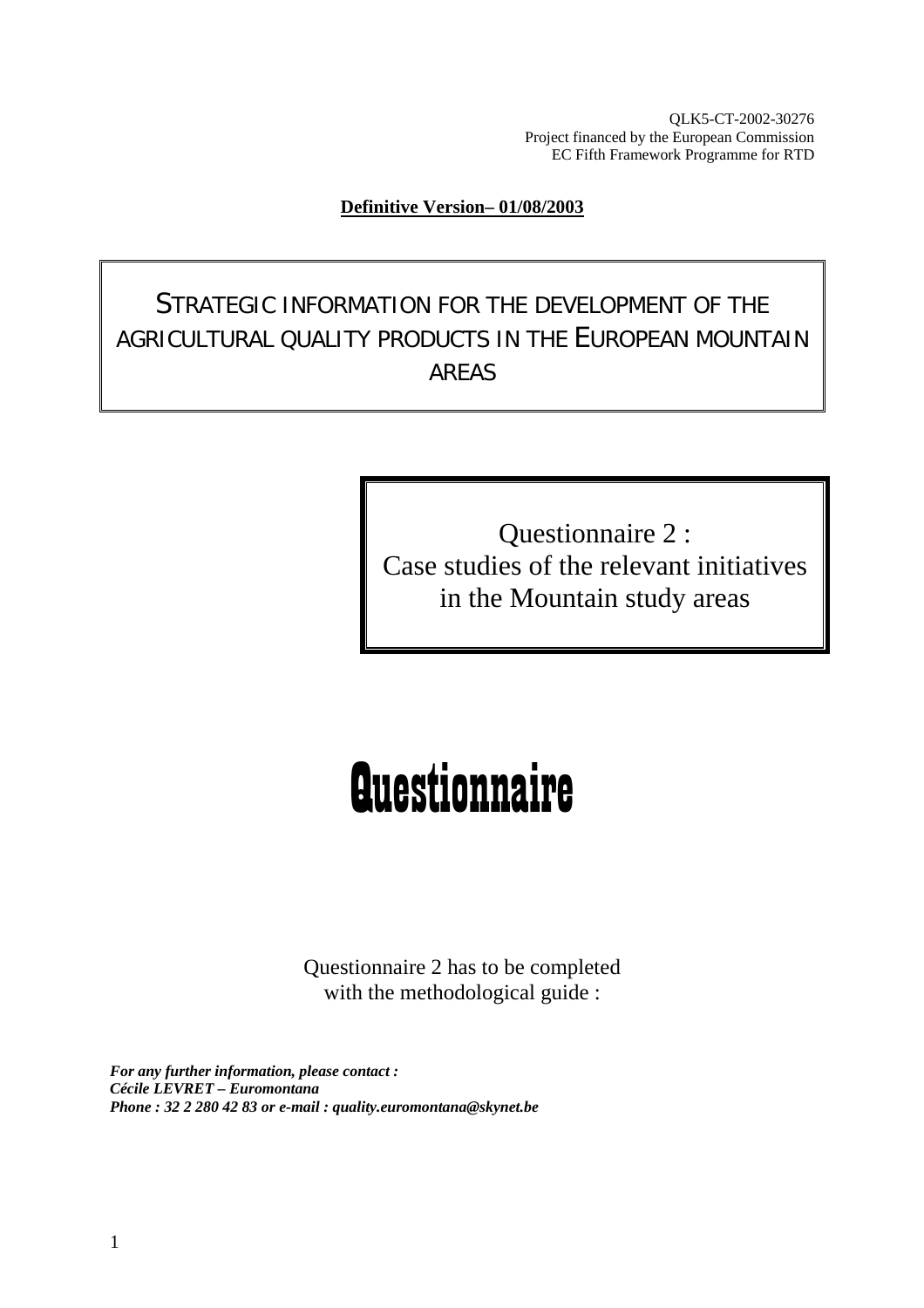## **Questionnaire 2 - Case-study Protocol**

#### *CHAPTER I - BASIC DATA ABOUT THE EMERGING OF THE PROJECT*

(The expected complete text for Chapter I should not cover more than 1 page)

- **1.** Describe the basic *Natural, Geographical, Historical and Economical* environment and conditions at the origin of the project.
- **2.** Describe the *Conditions (Opportunities / Threats)* that drive the protagonists to act.
- **3.** Describe the *Human Dynamic and/or Categories of Actors* that provided the impetus of the project (1 or a group of person, producers, processors, supermarkets, how they get involved, …)
- **4.** Describe, when it exists, the *Impact of mountain area location* on the launching of the project.
- **5.** Describe shortly *Other Aspects* that you consider of importance in this relation.

\_\_\_\_\_\_\_\_\_\_\_\_\_\_\_\_\_\_\_\_\_\_\_\_\_\_\_\_\_\_\_\_\_\_\_\_\_\_\_\_\_\_\_\_\_\_\_\_\_\_\_\_\_\_\_\_\_\_\_\_\_\_\_\_\_\_\_\_\_\_\_\_\_\_\_

#### *CHAPTER II - BASIC PRODUCTION (RAW MATERIAL)*

(The expected complete text for Chapter II should not cover more than 2 pages)

- **1.** Describe the most important *Organisational Aspects* (Types and numbers of actors involved. How they are organised locally, their specialisation level in terms of type of production (polyculture, ...) and activity (tourism, etc) and to what extent and how they take part in regional and/or national and international organisations).
- **2.** Describe the most important *Know-how and quality Aspects* (Main characteristics of know-how and quality development. To what extent and how they are involving internal group exchanges or external know-how actors, - consultancies, R&D, etc.).
- **3.** Describe the most important relations (participation and involvement) with *Public Authorities* (Main characteristics of involvement, field of involvement ( technical, financial, lobbying....), types of public authorities involved at local, regional and national levels)
- **4.** Describe the most important *Public Policy Aspects* (which type of and to what extent public policies are important. Are there important public programs, public economical support, and/or other public policy measures?).
- **5.** Describe the most important *Quality Control Aspects* (Which types of quality control and which authorities are involved in this context? Are there certification systems of importance?).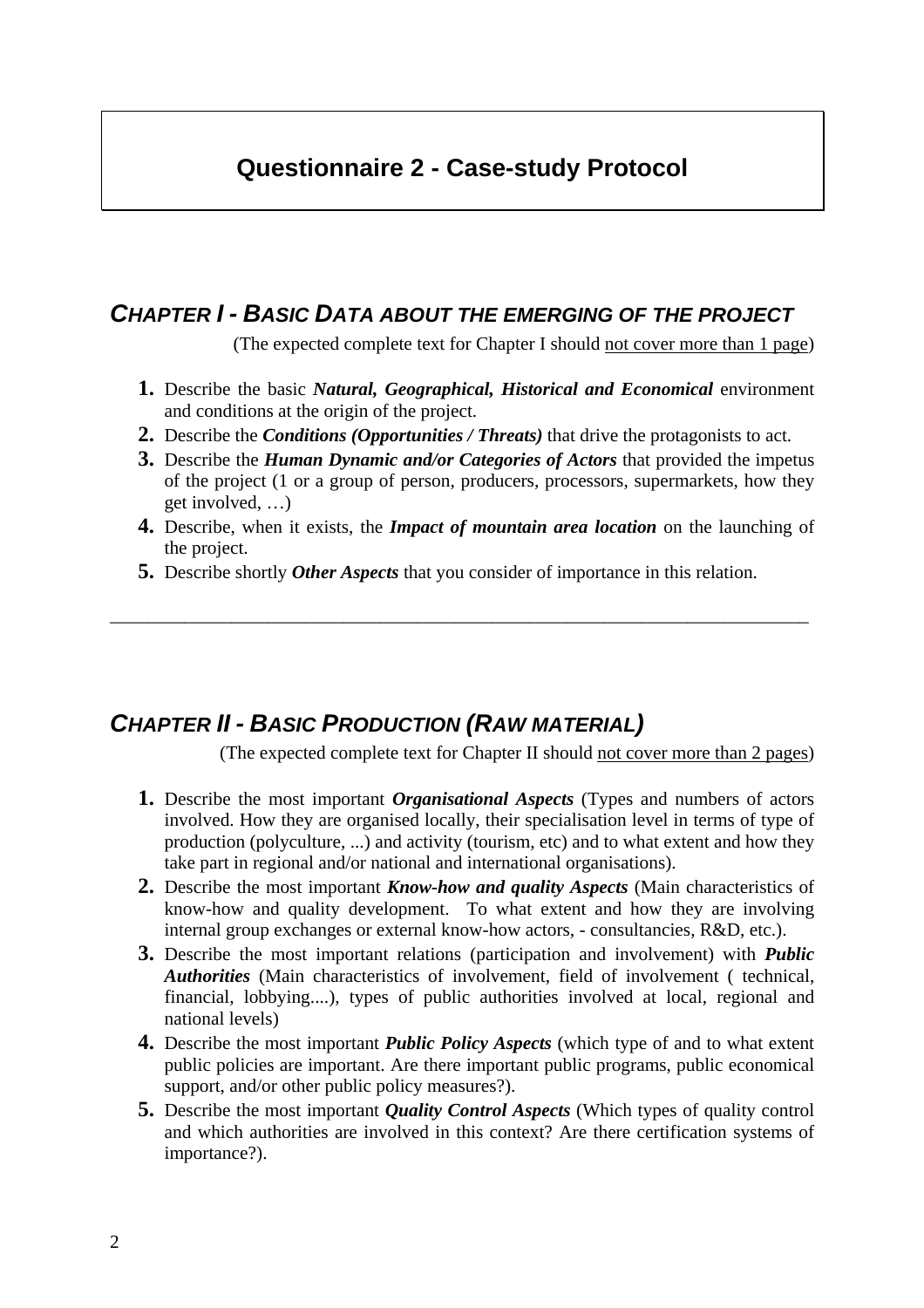- **6.** Describe the *Strategy Aspects* that are the more specific of this production (limited volumes, state aids, very extensive production, agri-tourism diversification, ...)
- **7.** Describe, when it exists, the *Impact of mountain area location* on Organisational Aspects, Know-how and Quality Aspects, Public Authorities, Public Policy Aspects, Quality Control Aspects, Strategy Aspects.
- **8.** Describe shortly *Other Aspects* that you consider of importance in this relation.

\_\_\_\_\_\_\_\_\_\_\_\_\_\_\_\_\_\_\_\_\_\_\_\_\_\_\_\_\_\_\_\_\_\_\_\_\_\_\_\_\_\_\_\_\_\_\_\_\_\_\_\_\_\_\_\_\_\_\_\_\_\_\_\_\_\_\_\_\_\_\_\_\_\_\_

#### *CHAPTER III - PROCESSING AND TRANSFORMATION*

(The expected complete text for Chapter III should not cover more than 2 pages)

- **1.** Describe the most important *Organisational Aspects* (Main characteristics of the Processing/ Transformation organisation. How it is organised locally, the specialization level, type of relations and contracts with producers and retailers and to what extent and how it is part of regional and/or national and international organisational structures).
- **2.** Describe the most important *Know-how and quality Aspects* (Main characteristics of know-how and quality development. To what extent and how internal group exchanges or external know-how actors, - consultancies, R&D, etc. are involved).
- **3.** Describe the most important relations with *Public Authorities* (Main characteristics of involvement, field of involvement ( technical, financial, lobbying....), types of public authorities involved at local, regional and national levels)
- **4.** Describe the most important *Public Policy Aspects* (Which type of and to what extent public policies are important. Are there important public programs, public economical support, and/or other public policy measures?).
- **5.** Describe the most important *Quality Control Aspects* (Which types of quality control and which authorities are involved in this context? Are there certification systems of importance?).
- **6.** Describe the *Strategy Aspects* that are more specific features of this process (communication on process or on the enterprise, high/low costs process, adding value, volumes of production, traditional, modern process, ...).
- **7.** Describe, when it exists, the *Impact of mountain area location* on Organisational Aspects, Know-how and quality Aspects, Public Authorities, Public Policy Aspects, Quality Control Aspects, Strategy Aspects.
- **8.** Describe shortly *Other Aspects* that you consider of importance in this relation.

\_\_\_\_\_\_\_\_\_\_\_\_\_\_\_\_\_\_\_\_\_\_\_\_\_\_\_\_\_\_\_\_\_\_\_\_\_\_\_\_\_\_\_\_\_\_\_\_\_\_\_\_\_\_\_\_\_\_\_\_\_\_\_\_\_\_\_\_\_\_\_\_\_\_\_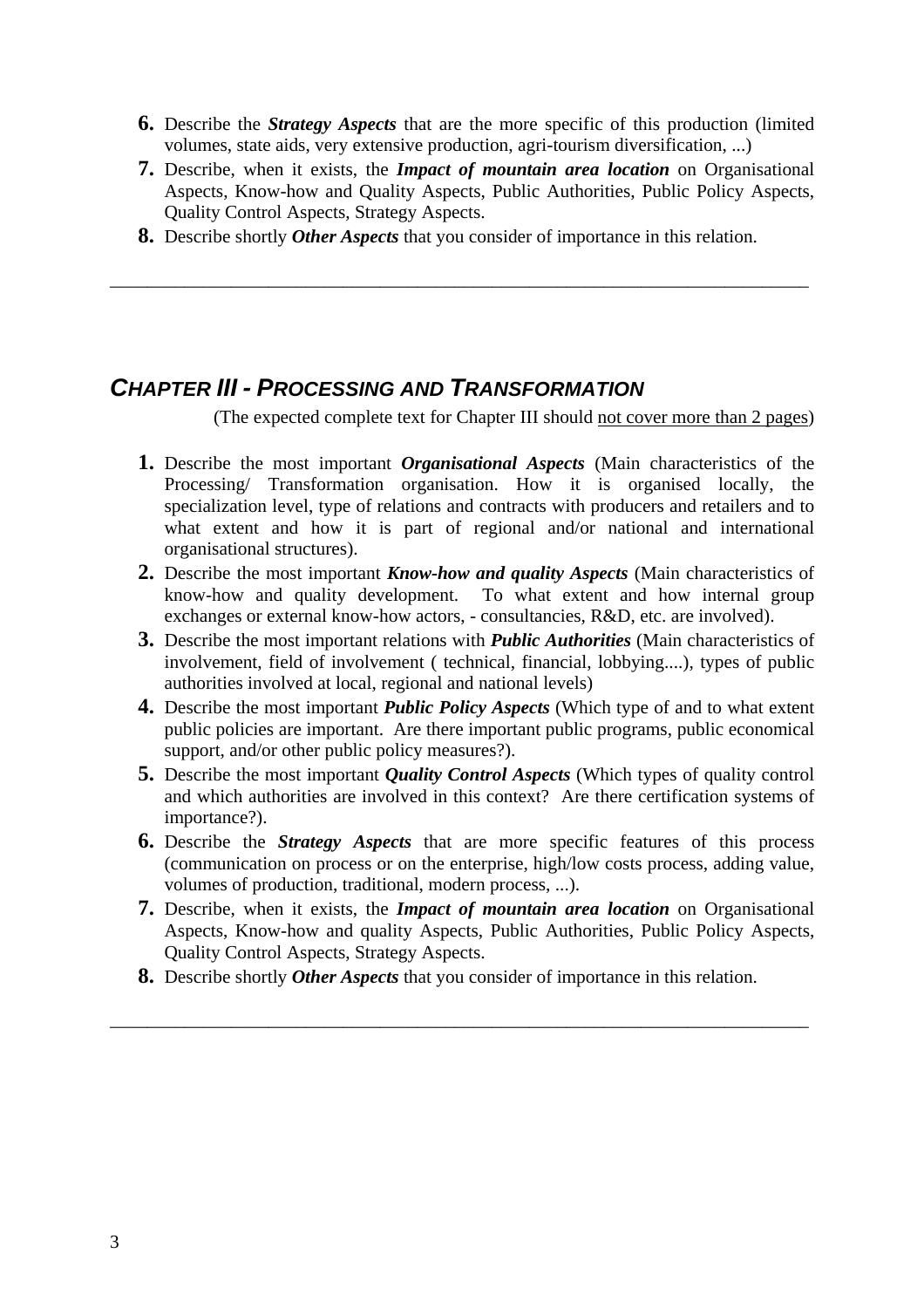# *CHAPTER IV - DELIVERY CHAIN*

(The expected complete text for Chapter IV should not cover more than 3 pages)

- **1.** Describe the most important *Organisational Aspects* (Main characteristics of the Delivery chain organisation and structure. How it is organised locally, and to what extent and how it is part of regional and/or national and international organisational structures, type/ range of product specialisation and type of contract and relations with buyers).
- **2.** Describe the most important *Know-how Aspects* (Main characteristics of know-how factors that are addressed. To what extent and how external know-how actors, consultancies, R&D, etc. are involved).
- **3.** Describe the most important relations to *Private Firms and Organisations, included Consumers and Consumer Organisations* (Which forms of relations, and which types of consumers, firms and organisations that are important in sales and marketing of the product).
- **4.** Describe the most important relations to *Public Authorities* (Main characteristics of involvement, types of public authorities involved at local, regional and national levels)
- **5.** Describe the most important *Public Policy Aspects* (Which type of and to what extent public policies are important. Are there important public programs, public economical support, and/or other public policy measures?).
- **6.** Describe the most important *Quality Control Aspects* (Which types of quality control and which authorities are involved in this context? Are there certification systems of importance?).
- **7.** Describe the *Marketing Strategy Aspects* that are used for the selling of the product (communication, markets/ consumers research, distribution channels, type of products, image, promotion, price, …)
- **8.** Describe, when it exists, the *Impact of mountain area location* on Organisational Aspects, Know-how and quality Aspects, Public Authorities, Public Policy Aspects, Quality Control Aspects, Strategy Aspects
- **9.** Describe shortly *Other Aspects* that you consider of importance in this relation.

\_\_\_\_\_\_\_\_\_\_\_\_\_\_\_\_\_\_\_\_\_\_\_\_\_\_\_\_\_\_\_\_\_\_\_\_\_\_\_\_\_\_\_\_\_\_\_\_\_\_\_\_\_\_\_\_\_\_\_\_\_\_\_\_\_\_\_\_\_\_\_\_\_\_\_

# *CHAPTER V – GLOBAL SUPPLY CHAIN ASPECTS*

(The expected complete text for Chapter V should not cover more than 2 pages)

- **1.** Describe the main *Organisational Aspects* on the global supply chain (its integration level, internal rules, local organisation, internal communication – meetings, news circulation- who is central or leader in the supply chain )
- **2.** Describe the most important *Know-how Aspects* (Main characteristics of know-how factors that are addressed. To what extent and how external know-how actors, consultancies, R&D, etc. are involved)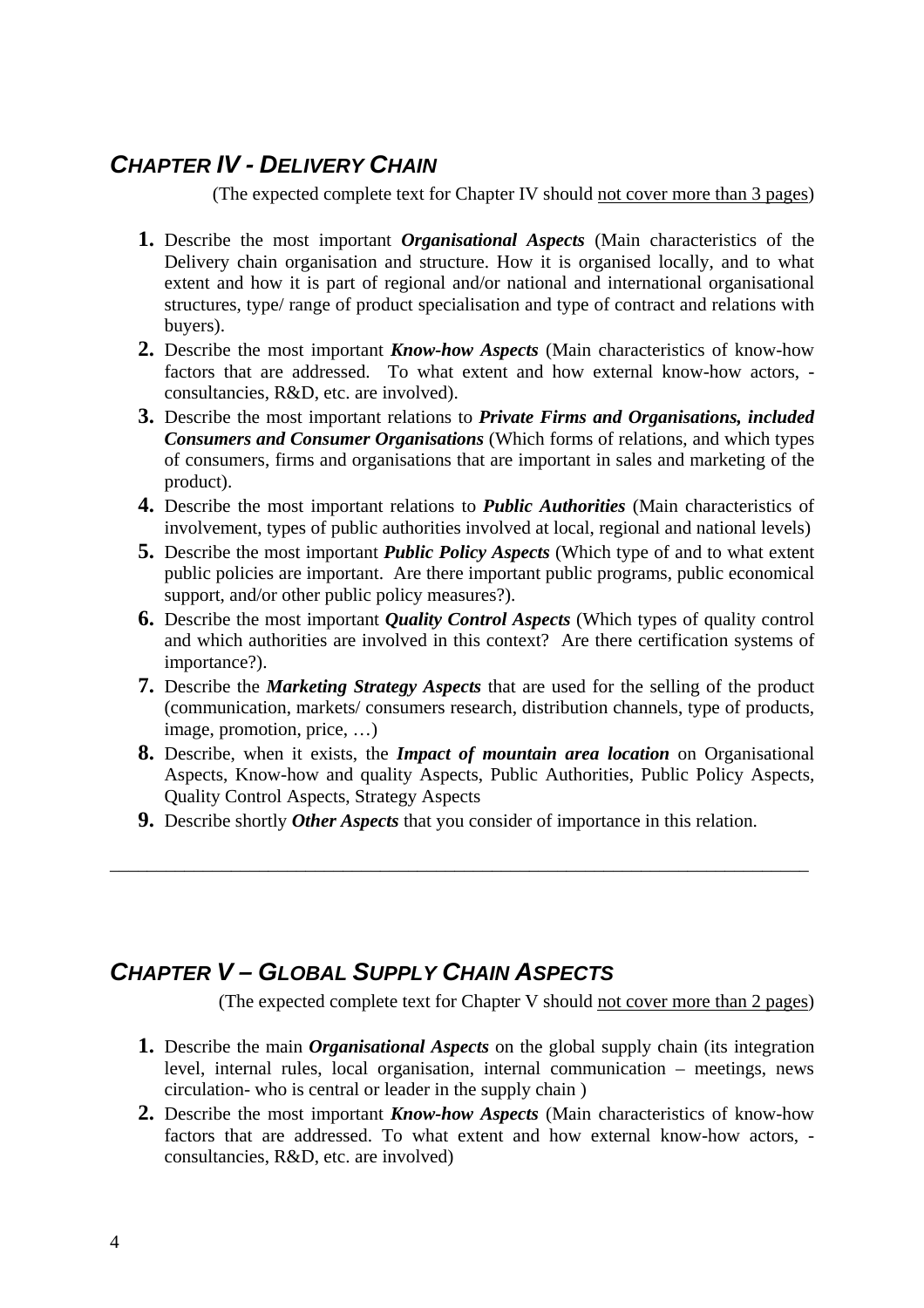- **3.** Describe the *Organisation and management of the product quality* in the supply chain (type of characterisation, homogenisation and efficiency in quality management, consumer studies and involvement and its consideration in quality management)
- **4.** Describe the most important relations to *Public Authorities* (Main characteristics of involvement, types of public authorities involved at local, regional and national levels)
- **5.** Describe the most important *Public Policy Aspects* (Which type of and to what extent public policies are important. Are there important public programs, public economical support, and/or other public policy measures?).
- **6.** Describe the *Global strategy* of the supply chain (product image, communication, markets and consumer types, type of product quality, ...)
- **7.** Describe, when it exists, the *Impact of mountain area location* on Organisational Aspects, Know-how Aspects, Organisation and management of the product quality, Public Authorities, Public Policy Aspects, Quality Control Aspects, Strategy Aspects
- **8.** Describe shortly *Other Aspects* that you consider of importance in this relation.

\_\_\_\_\_\_\_\_\_\_\_\_\_\_\_\_\_\_\_\_\_\_\_\_\_\_\_\_\_\_\_\_\_\_\_\_\_\_\_\_\_\_\_\_\_\_\_\_\_\_\_\_\_\_\_\_\_\_\_\_\_\_\_\_\_\_\_\_\_\_\_\_\_\_\_

#### *CHAPTER VI - LABELLING*

(The expected complete text for Chapter V should not cover more than 2 pages)

- **1.** Describe the *Type of Label* (local/regional/national/international; public/private, etc).
- **2.** Describe what should be considered as the main reasons behind the *Choice of Label* or possibly non-labelling.
- **3.** Describe the most important *Organisational Aspects* (Main characteristics of the Labelling organisation and structure. How it is organised locally, and to what extent and how it is part of regional and/or national and international organisational structures).
- **4.** Describe the most important *Know-how Aspects* (Main characteristics of know-how factors that are addressed. To what extent and how external know-how actors, consultancies, R&D, etc. are involved).
- **5.** Describe the most important relations with *Public Authorities* (Main characteristics of involvement, types of public authorities involved at local, regional and national levels)
- **6.** Describe the most important *Public Policy Aspects* (Which type of and to what extent public policies are important. Are there important public programs, public economical support, and/or other public policy measures?).
- **7.** Describe the *Labelling Strategy* (aims of labelling)
- **8.** Describe, when it exists, the *Impact of mountain area location* on Organisational Aspects, Know-how and quality Aspects, Public Authorities, Public Policy Aspects, Quality Control Aspects, Strategy Aspects
- **9.** Describe shortly *Other Aspects* that you consider of importance in this relation.

\_\_\_\_\_\_\_\_\_\_\_\_\_\_\_\_\_\_\_\_\_\_\_\_\_\_\_\_\_\_\_\_\_\_\_\_\_\_\_\_\_\_\_\_\_\_\_\_\_\_\_\_\_\_\_\_\_\_\_\_\_\_\_\_\_\_\_\_\_\_\_\_\_\_\_